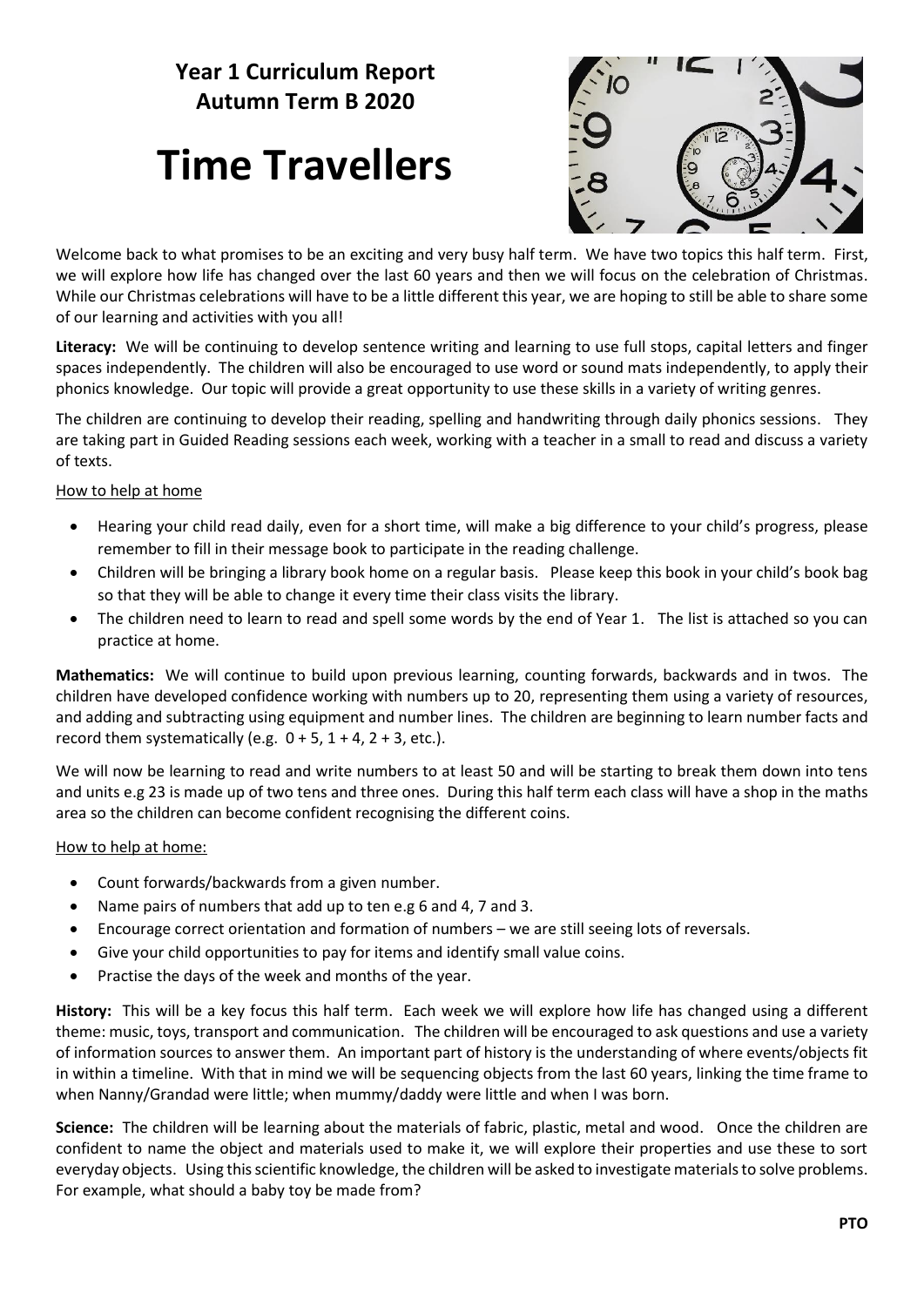**Personal, Social and Health Education:** The title of this term's PSHE is 'Other People are Special Too'. The children will be thinking about the different groups to which they belong, both in and outside of school. We will also be looking at the value of being a good friend and caring for others.

**Design Technology:** We will be making sock puppets in Design Technology and following a planning process, generating ideas by exploring existing products. The children will then design their puppet and communicate their ideas through drawings. They will be encouraged to carefully select suitable fabrics and decorations for the puppet, then evaluate it against their design.

#### **IN ORDER TO COMPLETE THIS PROJECT, WE NEED A SOCK FOR EVERY CHILD! PLEASE SEND IN ANY UNWANTED SOCKS AS SOON AS POSSIBLE! THANK YOU.**

**Computing:** This term we will be learning how to paint using a computer. We will be using the Paintz app which can be accessed [here](https://paintz.app/) if your child would like to practise their skills at home. Once we are familiar with the different types of brushes, we will be using the art work of Mondrian, Matisse and Kandinsky to try different techniques before creating our own art work to share with you at home.

**Religious Education:** We will be using 'journeys' as a theme to explore the Christmas story. With the excitement of Christmas approaching, there will be opportunities to make, retell and explore the theme creatively.

**Physical education:** This half term there will be a focus on dance and games. The children will develop their ball skills such as throwing, catching and dribbling using different sized balls.

**Music:** We will be learning about the pulse in music. The children will learn how to find it and move their bodies in time to the beat before exploring how the pulse remains constant while rhythms can change. Finally, we will learn musical terms for tempo, and how to identify fast and slow music.

#### **Reminders:**

All children need the following in school every day:

- Water bottle (these should be left in school and will be washed regularly)
- Coat
- Book bag

#### **Home Learning Challenge:**

Either

Talk to an older member of your family about toys that they played with as a child. Draw and write about their special toy. What was it like? How is it different to toys we have now?

Or

Draw and write about a toy that you had as a baby. What was it made of?